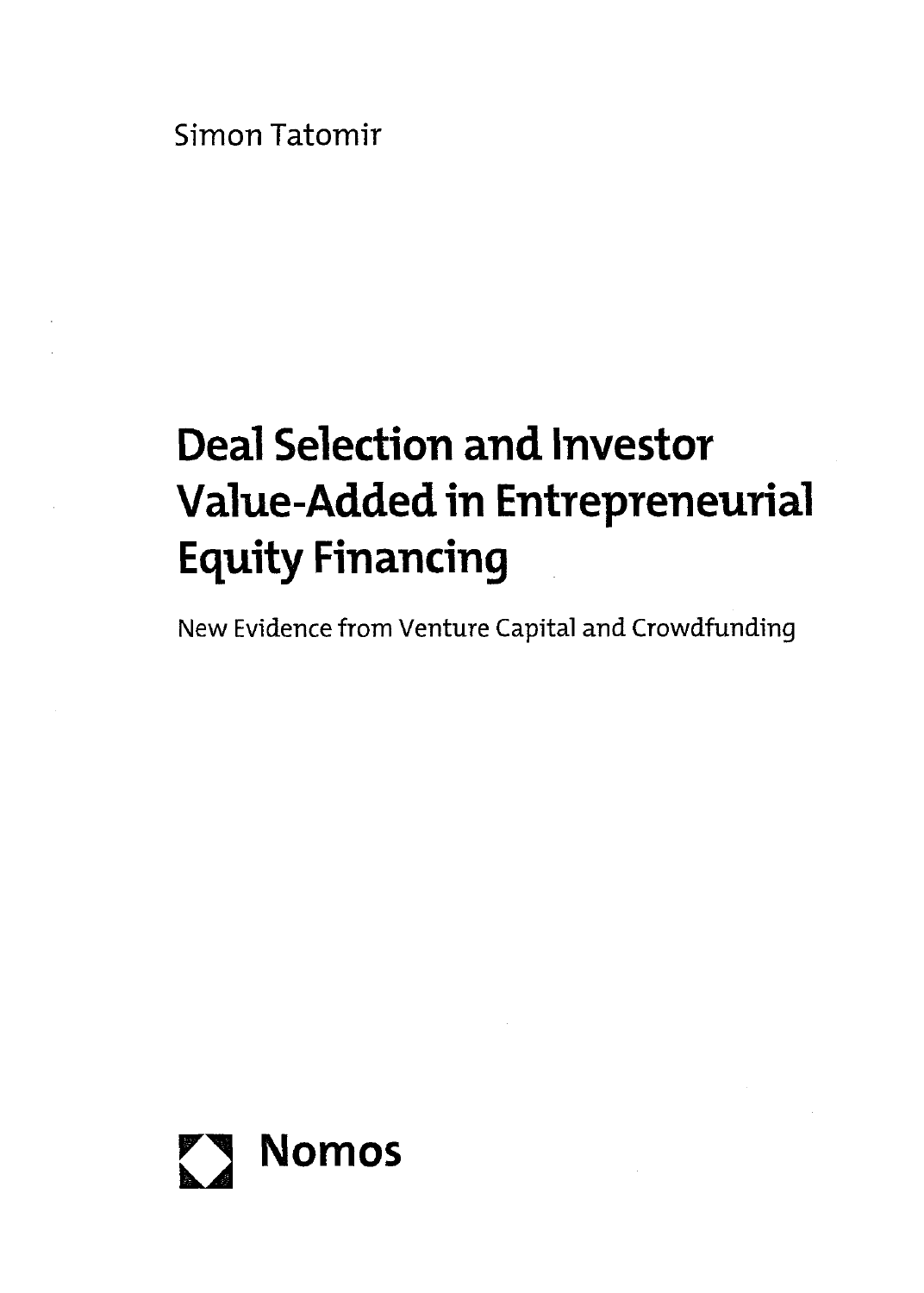## Table of Contents

| List of Tables                                                                                                                   | 9  |
|----------------------------------------------------------------------------------------------------------------------------------|----|
| List of Figures                                                                                                                  | 13 |
| List of Abbreviations                                                                                                            | 15 |
| Introduction and Motivation<br>$\mathbf{1}$                                                                                      | 17 |
| 1.1 Research Topic and Motivation                                                                                                | 17 |
| 1.2 Structure of the Dissertation                                                                                                | 20 |
| Theoretical Background and Development of Research<br>2                                                                          |    |
| Questions                                                                                                                        | 23 |
| 2.1 Theoretical Background                                                                                                       | 23 |
| 2.2 Literature Review and Development of Research Questions                                                                      | 27 |
| 2.2.1 Investor Value-added in Equity Crowdfunding                                                                                | 27 |
| 2.2.2 Specialisation, Screening and Value-added                                                                                  | 29 |
| 2.2.3 Specialisation and VC Syndication                                                                                          | 31 |
| How to Digitise Investor Value-added? A Comparison of Investor<br>3<br>Value-added in Equity Crowdfunding and Traditional Early- |    |
| stage Financing                                                                                                                  | 33 |
| 3.1 Literature Review                                                                                                            | 33 |
| 3.1.1 Literature on Crowdfunding                                                                                                 | 33 |
| 3.1.2 Literature on Traditional Investor's Value-added                                                                           | 35 |
| 3.2 Hypothesis Development                                                                                                       | 37 |
| 3.3 Data and Research Methodology                                                                                                | 41 |
| 3.3.1 Data Source                                                                                                                | 41 |
| 3.3.2 Dependent Variables                                                                                                        | 41 |
| 3.3.3 Independent Variables and Controls                                                                                         | 43 |
| 3.3.4 Sample Construction and Matching Procedure                                                                                 | 44 |
| 3.3.5 Empirical Methodology                                                                                                      | 45 |

 $\,$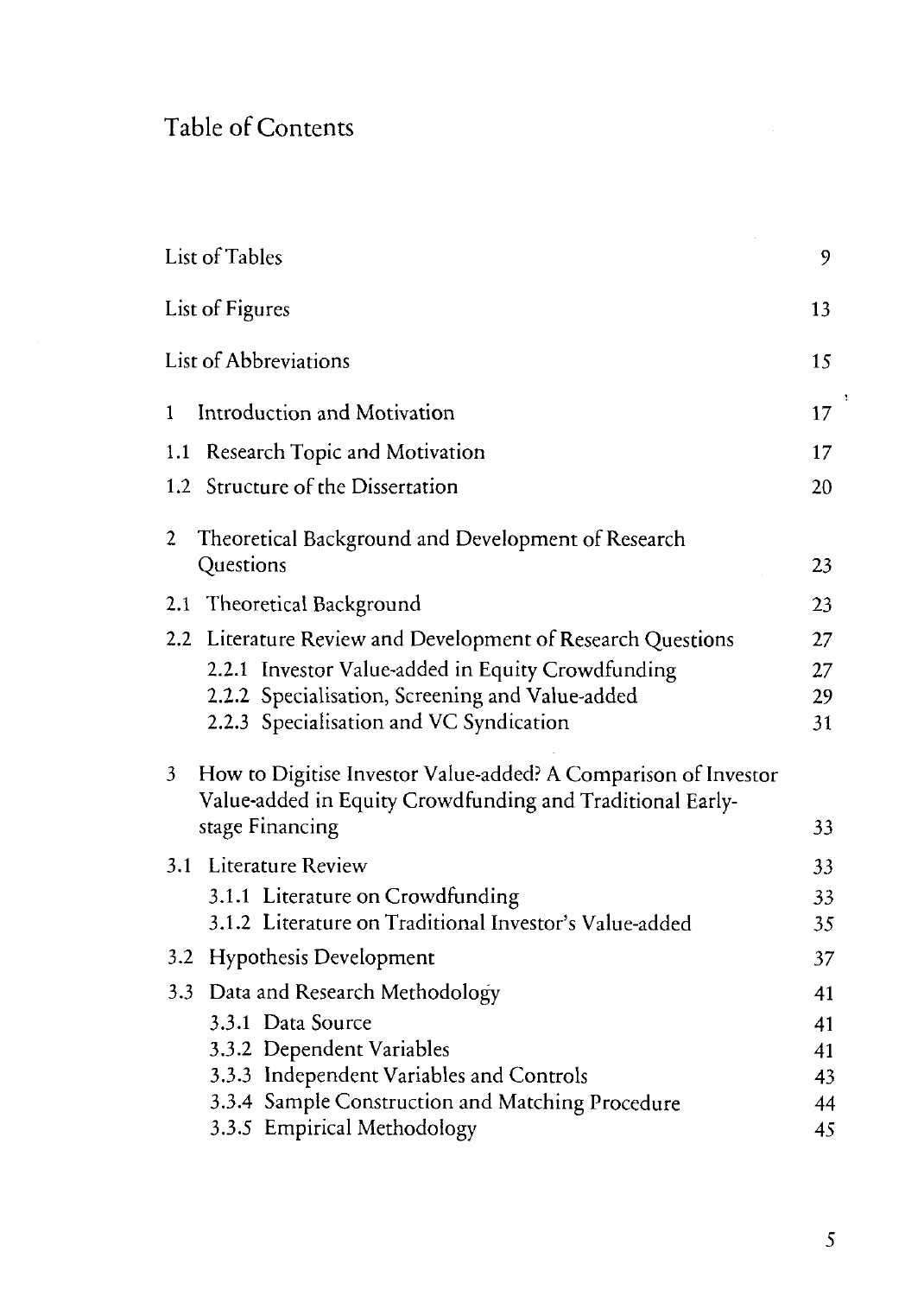|     | 3.4 Empirical Results                                                                      | 47  |
|-----|--------------------------------------------------------------------------------------------|-----|
|     | 3.4.1 Sample Overview and Univariate Tests                                                 | 47  |
|     | 3.4.2 OLS Results and Tests for Endogeneity                                                | 51  |
|     | 3.4.3 Analyses Accounting for Endogeneity of Financing                                     |     |
|     | Choice                                                                                     | 53  |
|     | 3.4.4 Additional Analyses and Robustness Checks                                            | 55  |
|     | 3.5 Discussion                                                                             | 70  |
|     | 3.6 Conclusion                                                                             | 75  |
| 4   | How Industry Specialisation Affects Venture Capitalists' Deal<br>Selection and Value-added | 77  |
| 4.1 | Literature Review                                                                          | 77  |
|     | 4.1.1 Literature on VC Investment Selection and Value-added                                | 77  |
|     | 4.1.2 Literature on Specialisation                                                         | 80  |
|     | 4.2 Hypotheses Development                                                                 | 83  |
|     | 4.3 Variables, Sample and Methodology                                                      | 87  |
|     | 4.3.1 Dataset and Sample Construction                                                      | 87  |
|     | 4.3.2 Dependent Variable Definitions                                                       | 89  |
|     | 4.3.3 Independent Variable Definitions                                                     | 89  |
|     | 4.3.4 Other Independent Variables and Controls                                             | 92  |
|     | 4.3.5 Empirical Methodology                                                                | 93  |
|     | 4.4 Analyses and Results                                                                   | 94  |
|     | 4.4.1 Sample Overview and Univariate Tests                                                 | 94  |
|     | 4.4.2 Regression Analyses                                                                  | 98  |
|     | 4.4.3 Further Analyses and Robustness Checks                                               | 105 |
| 4.5 | Discussion                                                                                 | 113 |
|     | 4.6 Conclusion                                                                             | 116 |
| 5   | How the Investor-Company-Fit Shapes VC Syndication in                                      |     |
|     | Europe                                                                                     | 119 |
| 5.1 | Literature Review                                                                          | 119 |
|     | 5.2 Hypotheses Development                                                                 | 124 |
| 5.3 | Data, Variables, Sample and Methodology                                                    | 126 |
|     | 5.3.1 Dataset                                                                              | 126 |
|     | 5.3.2 Sample Construction, Variables and Methods                                           | 127 |
|     | 5.3.3 Sample Overview and Descriptive Statistics                                           | 132 |

 $\mathcal{L}^{\pm}$